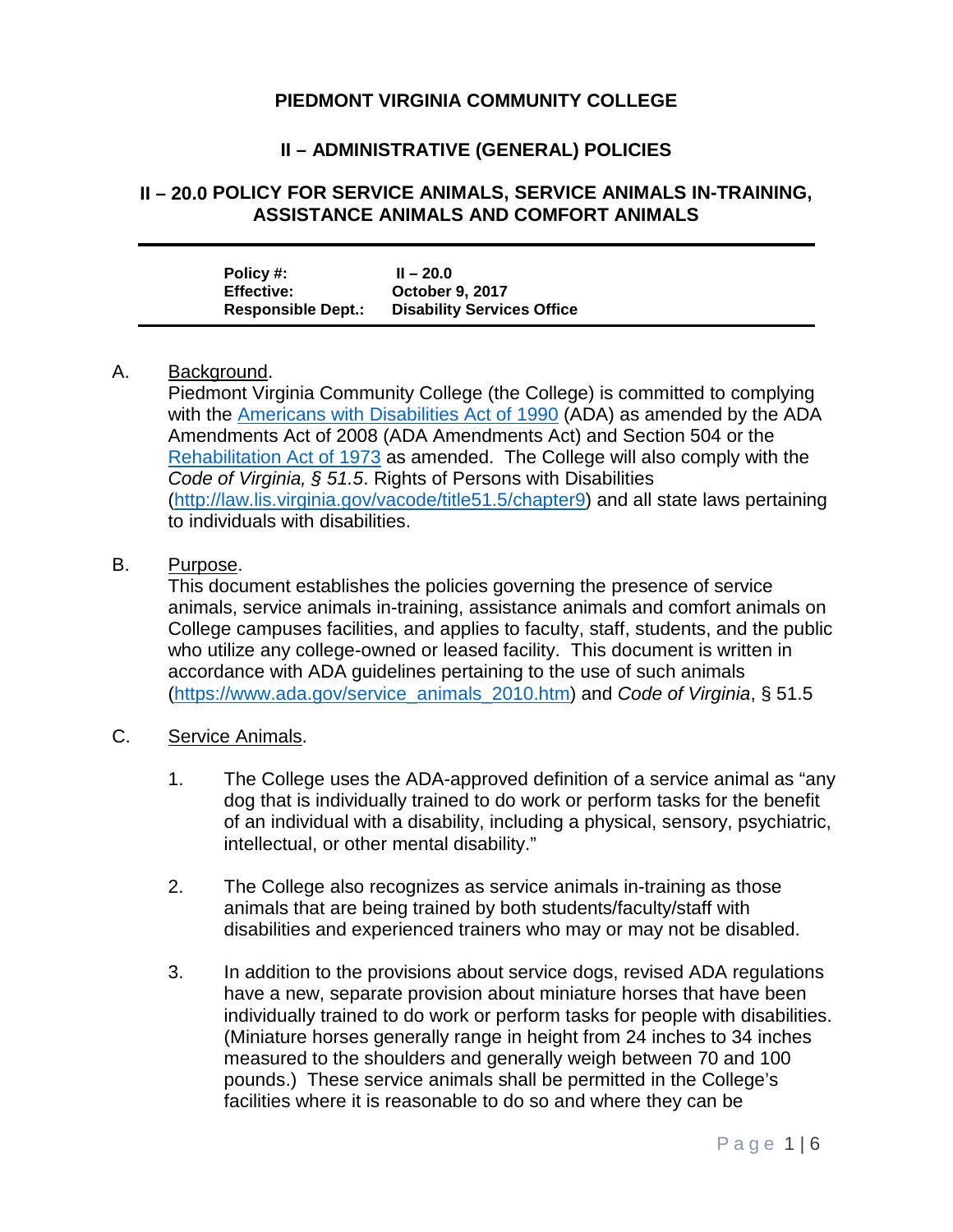accommodated within those facilities.

- 4. Service animals or service animals in-training are allowed in all public spaces including waiting areas, administrative offices, cafeterias, libraries, bookstores, walkways, streets, open outdoor spaces, theaters, etc., without seeking permission from any College official. Employees, students and invitees may also bring service animals and service animals in-training into classrooms, laboratories, kitchens and non-sterile environments.
- D. Fraudulent Representation of a Service Animal. Under *[Code of Virginia](http://law.lis.virginia.gov/vacode/title51.5/chapter9/section51.5-44.1/)* 51.5-44.1, any person who knowingly and willfully fits a dog with a harness, collar, vest, or sign, or uses an identification card commonly used by a person with a disability, in order to represent that the dog is a service dog or hearing dog to fraudulently gain public access for such dog pursuant to provisions in [51.5-44](http://law.lis.virginia.gov/vacode/title51.5/chapter9/section51.5-44/) is guilty of a Class 4 misdemeanor.
- E. Assistance Animals and Comfort Animals.
	- 1. Assistance animals and comfort animals of any species, which may provide emotional support to a person but are not trained to perform work or tasks related to a person's disability, are not permitted inside College buildings and facilities except for purposes of an animal's participation in instructional programs or where permission is granted as a reasonable accommodation under the ADA by a member of the Administration, Disability Support Coordinator, Disability Support Counselor, or Campus Police Officer. Under ADA, comfort animals are not service animals. College officials will consider the request to bring an assistance or comfort animal inside College buildings like any other request for a reasonable accommodation. Those requesting to bring assistance or comfort animal inside campus buildings and facilities should consult with the College's [disability services policy/Disability Support Coordinator for more information].
	- 2. Assistance animals and comfort animals that are leashed, tethered or being held under the control of a custodian are permitted in outdoor areas on and around the College's campuses and facilities. Custodians of assistance animals and comfort animals must have control of the animal at all times (i.e., cannot keep animal outside while the custodian is inside) and must abide by all rules required under the laws of Virginia and local ordinances. (See Section F, Animal Custodian's Responsibilities.)
- F. Types of Service Animals.
	- 1. Guide animal is a carefully trained animal that serves as a travel companion for persons with severe visual impairments or who are blind.
	- 2. Hearing animal is an animal that has been trained to alert a person with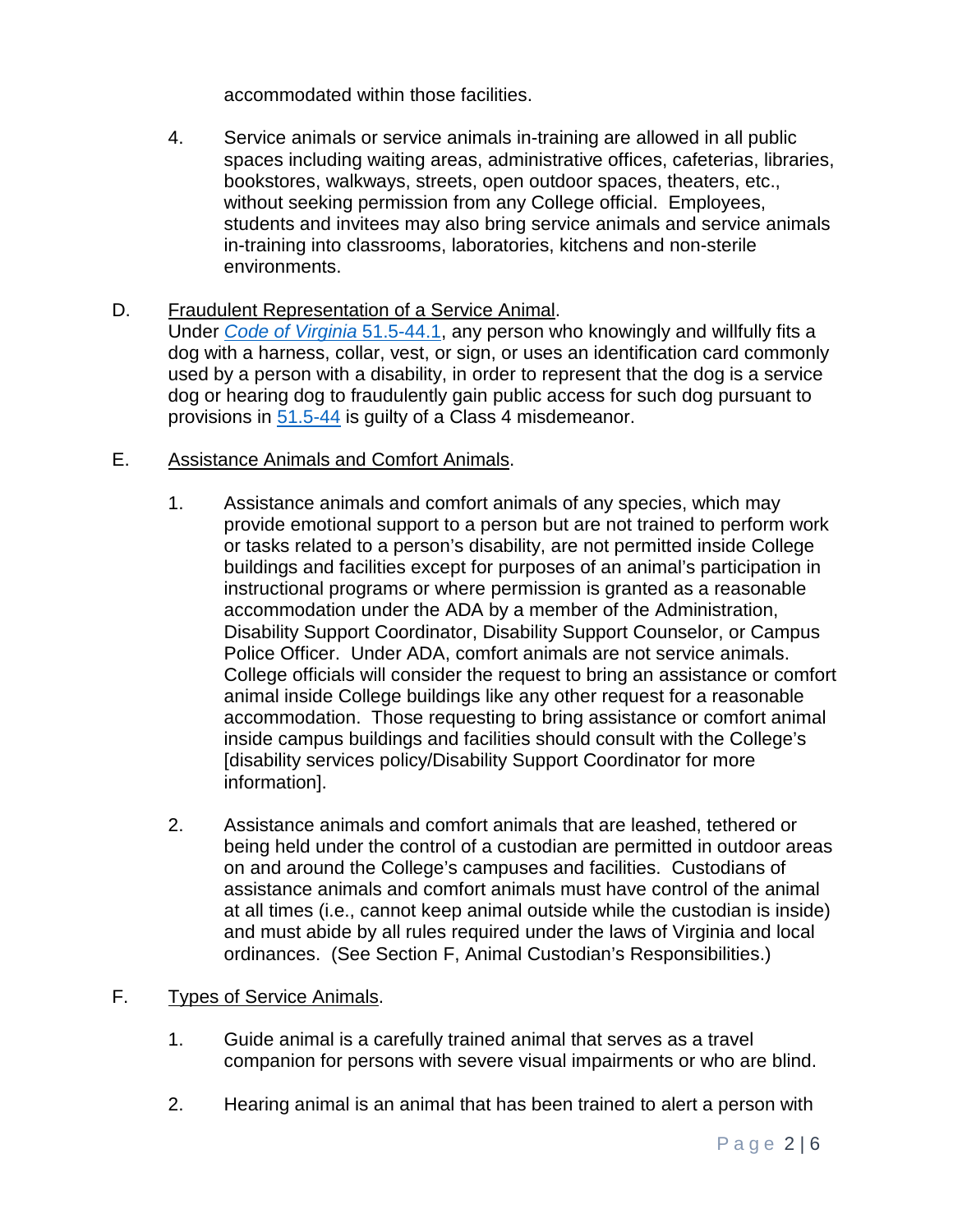significant hearing loss or who is deaf when a sound alarm occurs.

- 3. Support animal is an animal that has been trained to assist a person with a mobility or health impairment. The common tasks a support animal performs include carrying, opening doors, activating elevator buttons, helping a person up after a fall, etc.
- 4. Seizure Response animal is an animal that has been trained to assist a person when a seizure occurs. Services provided by this trained animal depend on the person's needs. Animals may stand guard during a seizure, may go for help, or even predict a seizure and warn the person before it occurs.
- 5. Signal Dog is one trained to assist a person with autism. The dog alerts the partner to distracting repetitive movements common among those with autism, allowing the person to stop the movement (e.g., hand flapping). A person with autism may have problems with sensory input and need the same support services from a dog that a dog might give to a person who is blind or deaf.
- 6. Emotional Response animal is an animal that has been trained to assist a person during a panic attack or onset of anxiety. Services provided by this trained animal may be to stand guard, go around corners to alert of possible danger ahead, to paw at the leg to either warn of an oncoming panic attack or avoid the onset by calming the person, or to lay across the lap or the body of a person in order to provide compression to relieve or avoid the onset of an anxiety or panic attack.

### G. Faculty and Staff Responsibilities.

- 1. General rules:
	- Do not pet or feed service animals. They are working and must not be distracted.
	- Do not separate or attempt to separate the service animal from his/her partner.
	- Allow service animals in all permissible places at the College pursuant to rules noted below.
- 2. When in doubt about whether an animal is either a service animal or service animal in-training, College employees can only ask the following two questions of the person with custody of the animal:
	- a. Is the service animal or service animal in-training required because of your disability?
	- b. What job or task has the animal either been trained to perform or is being trained to perform?
- 3. With respect to service animals, College faculty and staff cannot request medical documentation, ask about the person's disability, request an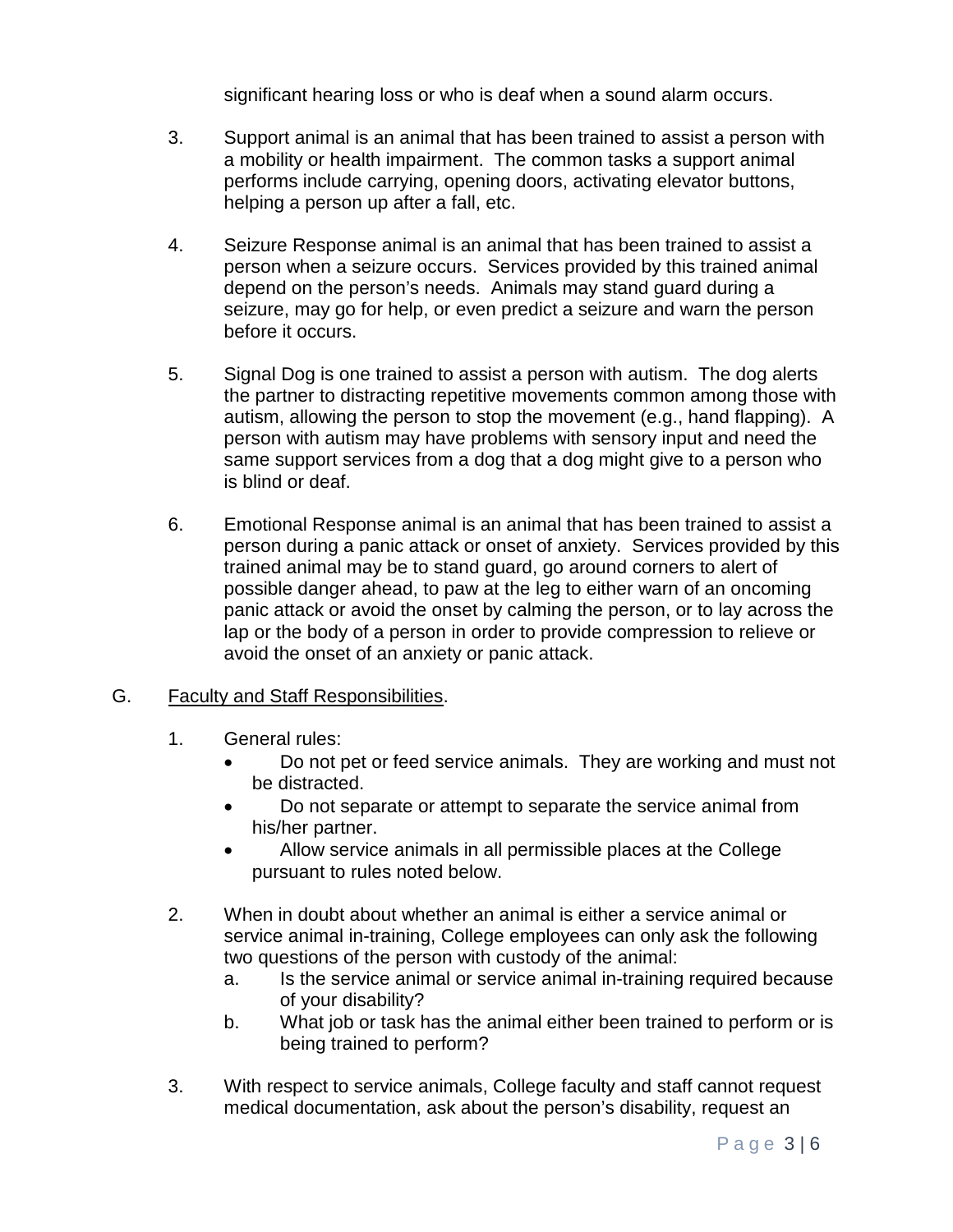identification card, proof of training, or ask the person to make the animal perform the activity for which it either trained or is in the process of being trained to perform. If, after asking the two permissible questions, the employee still has concerns about the animal in question, he/she should contact the Disability Support Services Office.

4. College faculty and staff may not consider allergies or fear from others as a reason to deny access or provide a service to a person accompanied by a service animal. When a person who is allergic to animal dander and a custodian with a service animal must spend time in the same room or facility, they both should be accommodated by assigning them, if possible, to different locations within the room or different rooms in the facility.

### H. Animal Custodian's Responsibilities.

- Custodians are encouraged, but not required, to register their service animal or service animal in-training with the College's Disability Support Services.
- Service animals and service animals in-training must be harnessed, leashed, or tethered, unless these devices interfere with the animal's work or the individual's disability prevents using these devices. In that case, the custodian must maintain control of the animal through voice, signal, or other effective controls.
- Custodians must make sure that all requirements for the presence of a service animal or service animals in-training are met. Current vaccinations (to include rabies, distemper and parvovirus) and identity tags must comply with Virginia requirements and county specific requirements. Dogs must wear a vaccination tag.
- Custodians accompanied by service animals must follow local ordinances regarding animal feces. If a custodian with a disability cannot pick up the animal's feces, he/she must make arrangements for cleaning up after the animal.
- All service animals and service animals in-training must be in good health and custodians are responsible for their animal's behavior. If the accompanying animal exhibits unacceptable behavior, including but not limited to aggression when not being provoked, the custodian is expected to employ proper training techniques to correct such behavior.
- Custodians will be responsible for any extensive damage to College facilities. This does not include normal wear and tear. Service animals may be asked to wear protective shoes to prevent slippage or damage to floors.

### I. Reasons for Removing Service Animals from College Campuses or Facilities.

• The animal is out of control and the custodian does not take effective action to control it. This may include but is not limited to, a service animal presenting disruptive behavior such as barking, walking or running around without the custodian, growling, etc. Custodians will be asked to remove the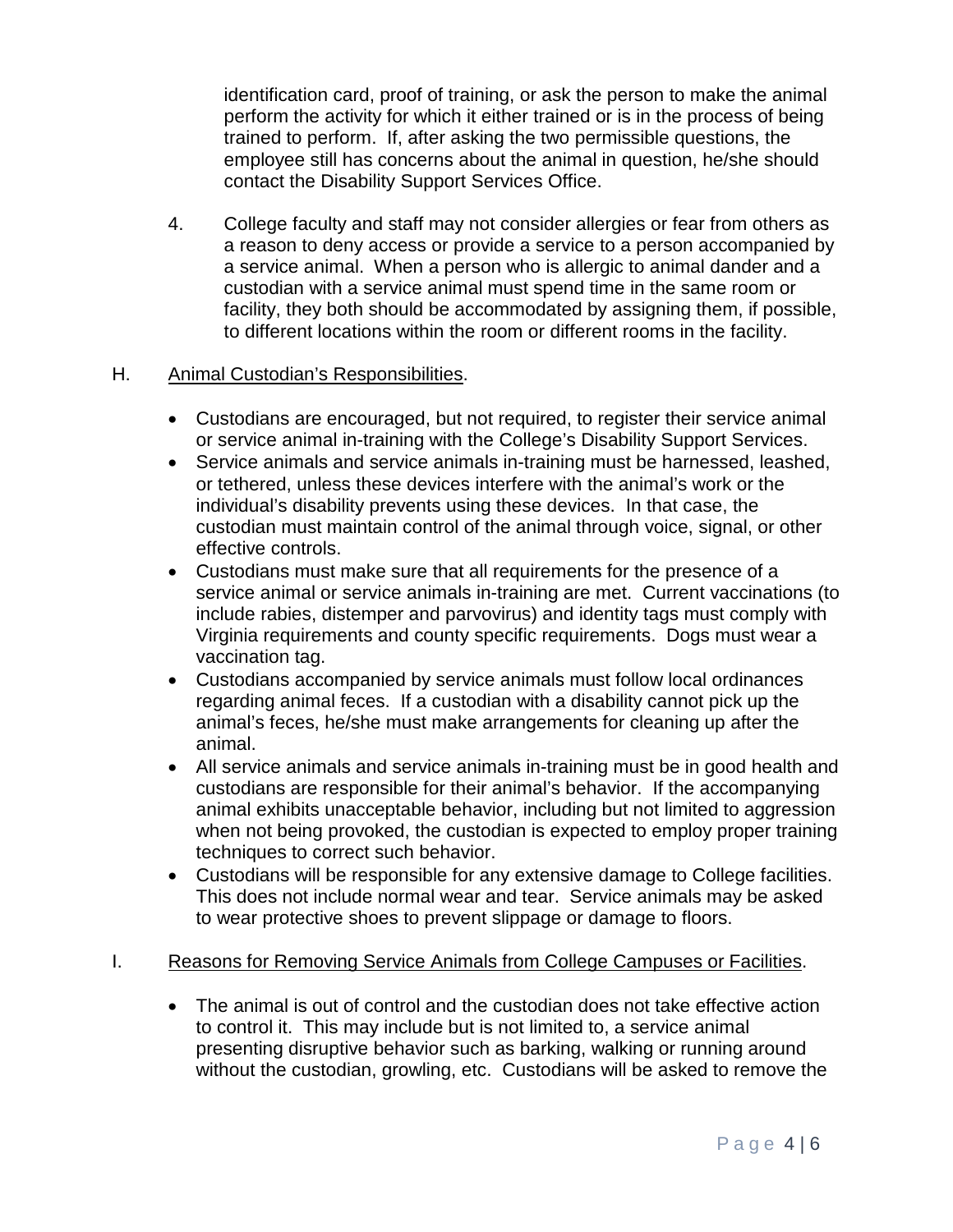animal from the classroom or premises until the owner takes measures to correct such behaviors.

- The animal is not housebroken.
- The dog poses a direct threat to the health and safety of others. This may include, but is not exclusive to, showing unprovoked aggression, or serious illness.
- J. Complaints.
	- 1. Any student who is not satisfied with the decision made concerning a purported service animal, service animal in-training, assistance animal, or comfort animal may file a written complaint using the College's Student Grievance Procedure found in the Student Handbook.
	- 2. Any employee with a disability who is not satisfied with a decision made concerning a purported service animal, service animal in-training, or comfort animal may file a complaint under the College's employee grievance or dispute resolution procedures, found on the College's Human Resources webpage.
- K. Inquiries.

For general inquiries about this policy, contact the Disability Services Counselor (434) 961.5281.

L. Voluntary Registration of Service Animal. Individuals using a service animal or service animal in-training may voluntarily register that animal with the Office of Disability Support Services. A registration form is included in this policy as an attachment.